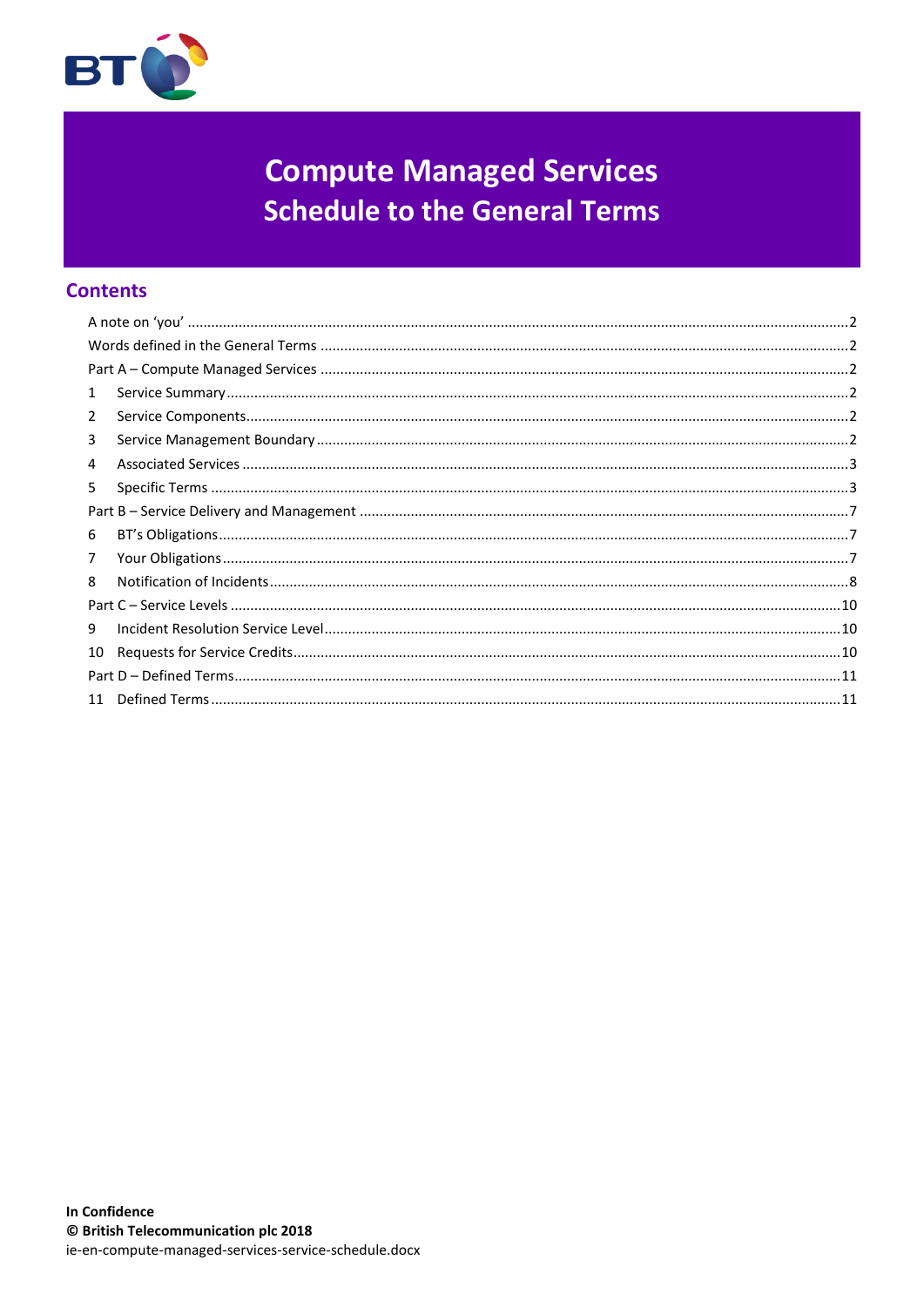

# <span id="page-1-0"></span>**A NOTE ON 'YOU'**

'You' and 'your' mean the Customer.

# <span id="page-1-1"></span>**WORDS DEFINED IN THE GENERAL TERMS**

Words that are capitalised but have not been defined in this Schedule have the meanings given to them in the General Terms.

# <span id="page-1-2"></span>**Part A – Compute Managed Services**

# <span id="page-1-3"></span>**1 SERVICE SUMMARY**

BT will provide you with a range of management services to your Cloud Services comprising of the Essential Service or the Premium Service as set out in any applicable Order and up to the point of the Service Management Boundary as set out in Paragraph [3](#page-1-5) ("**Compute Managed Service**").

#### <span id="page-1-4"></span>**2 SERVICE COMPONENTS**

You will choose a combination of the following management service packages in order for BT to manage the Customer Infrastructure and throughout the duration of the Contract you will ensure that at least 25 per cent of the Customer Infrastructure is managed through the Premium Service, in accordance with the details as set out in any applicable Order:

#### <span id="page-1-7"></span>2.1 **Essential Service**

BT will provide you with 24x7x365 access to a Service Desk that will offer you support in relation to Customer Infrastructure, as set out in any applicable Order ("**Essential Service**").

#### <span id="page-1-8"></span>2.2 **Premium Service**

BT will provide you with the following components:

#### 2.2.1 **Service Desk**

Access to a 24x7x365 Service Desk that will provide support to the Customer Infrastructure, as set out in any applicable Order.

#### 2.2.2 **Configuration Management**

Reactive and proactive configuration and technical support of the Customer Infrastructure to ensure that the Customer Infrastructure works efficiently with the Cloud Services.

#### 2.2.3 **Monitoring and Reporting**

Proactive monitoring and reporting of the Customer Infrastructure such as CPU memory, storage and network optimisation.

# 2.2.4 **Virtual Machine and Storage Administration**

Management, including fine-tuning, updating and maintaining of the Customer Infrastructure as well as allocation and pro-active monitoring of storage options you have purchased through the Cloud Services.

#### 2.2.5 **End User Management**

Management of End User accounts to your Cloud Services.

# 2.2.6 **Efficiency Optimisation**

Monitoring of your use of the Cloud Services to identify efficiencies that could be made to your use of the Cloud Services.

# <span id="page-1-6"></span>2.2.7 **Backup**

Back-up of any data you have stored on the Cloud Services to the same availability zone or region you have chosen to store any data within the Cloud Services.

# 2.2.8 **Security Services**

Pro-active monitoring of the security of the Cloud Services and installation of anti-virus and anti-malware as appropriate,

("**Premium Service**").

## <span id="page-1-5"></span>**3 SERVICE MANAGEMENT BOUNDARY**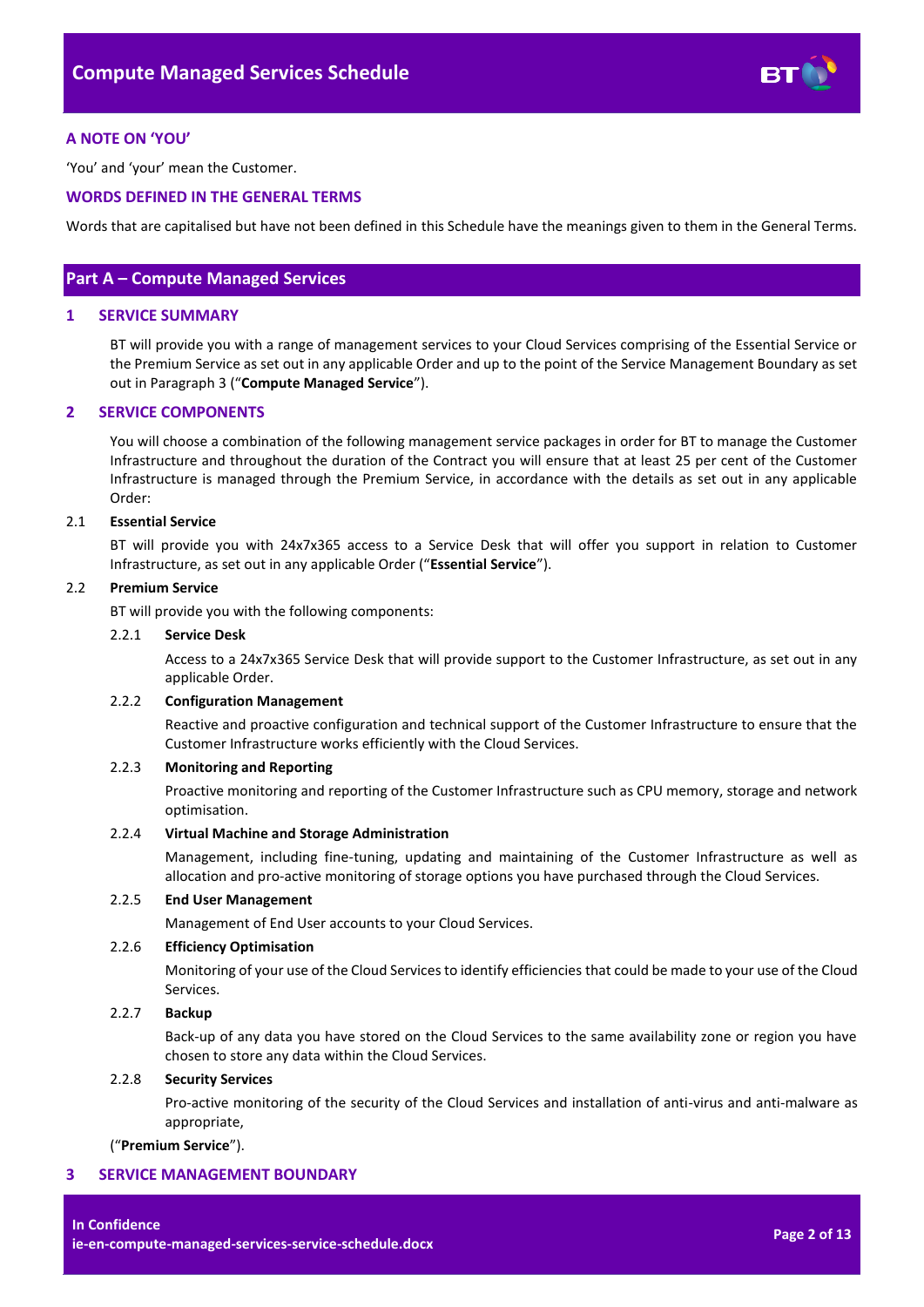

- 3.1 BT will provide and manage the Compute Managed Service in accordance with Parts B and C of this Schedule and as set out in any applicable Order ("**Service Management Boundary**").
- 3.2 BT is responsible for the Services described in this Schedule up to the point where they are delivered on the Cloud Services and BT is not responsible for the availability, applications or any other element or functionality of the Cloud Services.
- 3.3 You are solely responsible for obtaining and maintaining all necessary software licences or other authorisations and consents required for the Cloud Services.
- 3.4 BT will have no responsibility for the Compute Managed Service outside the Service Management Boundary.
- 3.5 BT does not make any representations, whether express or implied, about whether the Compute Managed Service will operate in combination with any Customer Equipment or other equipment and software.

# <span id="page-2-0"></span>**4 ASSOCIATED SERVICES**

- <span id="page-2-5"></span>4.1 You will have the following services in place that will connect to the Compute Managed Service and are necessary for the Compute Managed Service to function and will ensure that these services meet the minimum technical requirements that BT specifies:
	- 4.1.1 computer hardware, software and telecommunications equipment and services necessary to access and use the Compute Managed Service;
	- 4.1.2 an Internet connection;
	- 4.1.3 Cloud Services, either purchased from BT or through the Cloud Services providers directly; and
	- 4.1.4 the corresponding applications on the Cloud Services to enable BT to provide the Compute Managed Service, for example, for BT to provide the back-up functionality, as described in Paragraph [2.2.7,](#page-1-6) you must have in place the corresponding back-up application on the Cloud Services,

#### ("**Enabling Services**").

- 4.2 If BT provides you with any services other than the Compute Managed Service (including any Enabling Service) this Schedule will not apply to those services and those services will be governed by their separate terms.
- 4.3 If you are required by Applicable Law to purchase the Compute Managed Service from a third party supplier, BT will manage the Compute Managed Service as your agent. You will provide BT with a letter of agency to enable BT to manage the third party.

# <span id="page-2-1"></span>**5 SPECIFIC TERMS**

#### 5.1 **Minimum Period of Service and Renewal Periods**

- 5.1.1 Subject to Paragraph [5.2,](#page-2-2) unless one of us gives Notice to the other of an intention to terminate the Compute Managed Service at least 30 days before the end of the Minimum Period of Service or a Renewal Period, at the end of the Minimum Period of Service or Renewal Period, the Compute Managed Service will automatically extend for a Renewal Period and both of us will continue to perform each of our obligations in accordance with the Contract.
- 5.1.2 If either of us gives Notice to the other of an intention to terminate the Compute Managed Service, BT will cease delivering the Compute Managed Service at the time of 23:59 on the last day of the Minimum Period of Service or subsequent Renewal Period.

# <span id="page-2-2"></span>5.2 **Notice to Amend**

- 5.2.1 BT may propose changes to this Schedule, the General Terms or the Charges (or any of them) by giving you Notice at least 90 days prior to the end of the Minimum Period of Service and each Renewal Period ("**Notice to Amend**").
- <span id="page-2-4"></span><span id="page-2-3"></span>5.2.2 Within 21 days of any Notice to Amend, you will provide BT Notice:
	- (a) agreeing to the changes BT proposed, in which case those changes will apply from the beginning of the following Renewal Period;
	- (b) requesting revisions to the changes BT proposed, in which case both of us will enter into good faith negotiations for the remainder of that Minimum Period of Service or Renewal Period, as applicable, and, if agreement is reached, the agreed changes will apply from the beginning of the following Renewal Period; or
	- (c) terminating the Contract at the end of the Minimum Period of Service or Renewal Period, as applicable.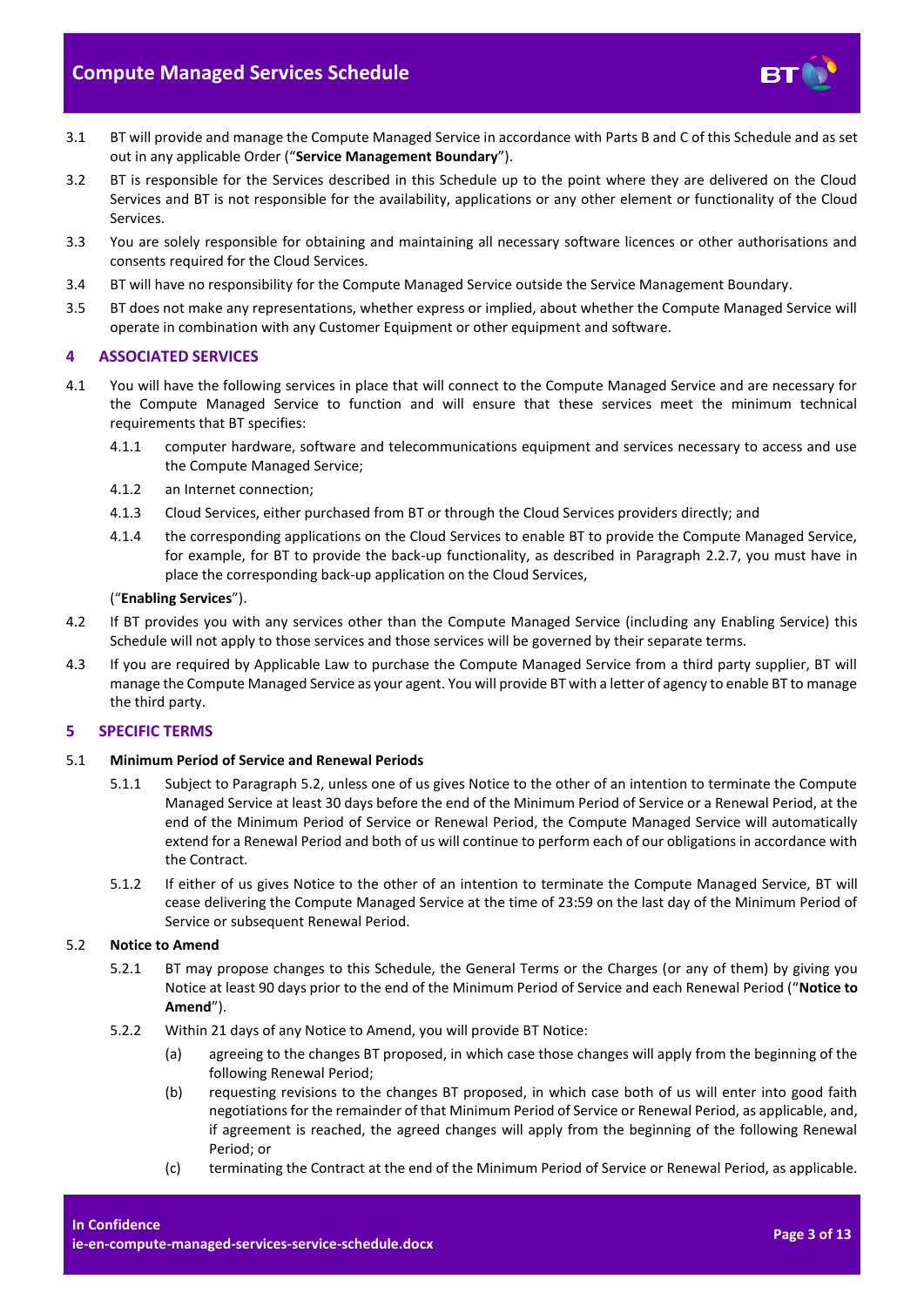

5.2.3 If we have not reached agreement in accordance with Paragrap[h 5.2.2\(b\)](#page-2-3) by the end of the Minimum Period of Service or the Renewal Period, the terms of this Schedule will continue to apply from the beginning of the following Renewal Period unless you give Notice in accordance with Paragraph [5.2.2\(c\)](#page-2-4) or BT may give Notice of termination, in which case BT will cease delivering the Compute Managed Service at the time of 23:59 on the last day of the Minimum Period of Service or subsequent Renewal Period as applicable.

## 5.3 **Minimum Revenue Commitment**

- 5.3.1 You will pay BT the Minimum Revenue Commitment throughout the duration of the Contract.
- 5.3.2 BT may terminate the Compute Managed Service on 30 days' Notice if you fail to pay the Minimum Revenue Commitment or any part of it.

#### 5.4 **Customer Committed Date**

- 5.4.1 If you request a change to the Compute Managed Service, then BT may revise the Customer Committed Date to accommodate that change.
- 5.4.2 BT may expedite delivery of the Compute Managed Service for operational reasons or in response to a request from you, but this will not revise the Customer Committed Date.

#### 5.5 **Service Transition**

- <span id="page-3-0"></span>5.5.1 If you are transitioning your existing services to BT, you will provide any information or access BT reasonably requests within a reasonable period of time before the Service Start date, including:
	- (a) an inventory list with information relating to the Customer Infrastructure to be transitioned with relevant specifications, including:
		- (i) software licence information;
		- (ii) network diagrams;
		- (iii) Device name and IP addressing; and
		- (iv) details of any third party contracts, service level agreements and equipment;
	- (b) access to the Customer Infrastructure prior to the Service Start Date;
- 5.5.2 Any changes to the inventory provided in accordance with Paragraph [5.5.1\(a\)](#page-3-0) will be made in writing and:
	- (a) may cause delay to the transition of your service or the Service Start Date; and
	- (b) may result in a change to the Charges to reflect the revised scope of the Compute Managed Service.
- 5.5.3 Whether or not you perform Acceptance Tests in accordance with Paragrap[h 9.2,](#page-9-3) you will provide reasonable technical support before and after the Service Start Date.

#### 5.6 **Termination of Cloud Services**

If the Cloud Services are terminated for whatever reason, BT will automatically terminate the Compute Managed Service and you will pay the Termination Charges and any other charges as set out in any applicable Order and this Contract.

# 5.7 **Access to Emergency Services**

BT will not provide the ability for Users to call the emergency services by dialling "**999**" or "**112**" and you will make alternative arrangements for Users, including the maintenance of a fixed telephone number.

# 5.8 **Invoicing**

- 5.8.1 Unless set out otherwise in any applicable Order, BT will invoice you for the following Charges in the amounts set out in any applicable Order:
	- (a) Minimum Revenue Commitment;
	- (b) Installation Charges, on the Service Start Date, or where the installation period is estimated to be longer than one month, monthly in arrears starting from when you place an Order until the Service Start Date;
	- (c) Usage Charges, monthly or quarterly in arrears (depending on your billing frequency), calculated at the then current rates;
	- (d) Professional Services Charges;
	- (e) De-installation Charges within 30 days of de-installation of the Compute Managed Service; and
	- (f) any Termination Charges incurred in accordance with Paragrap[h 5.9.](#page-4-0)
- 5.8.2 BT may invoice you for any of the following Charges in addition to those set out in any applicable Order:
	- (a) Charges for investigating Incidents that you report to BT where BT finds no Incident or that the Incident is caused by something for which BT is not responsible under the Contract;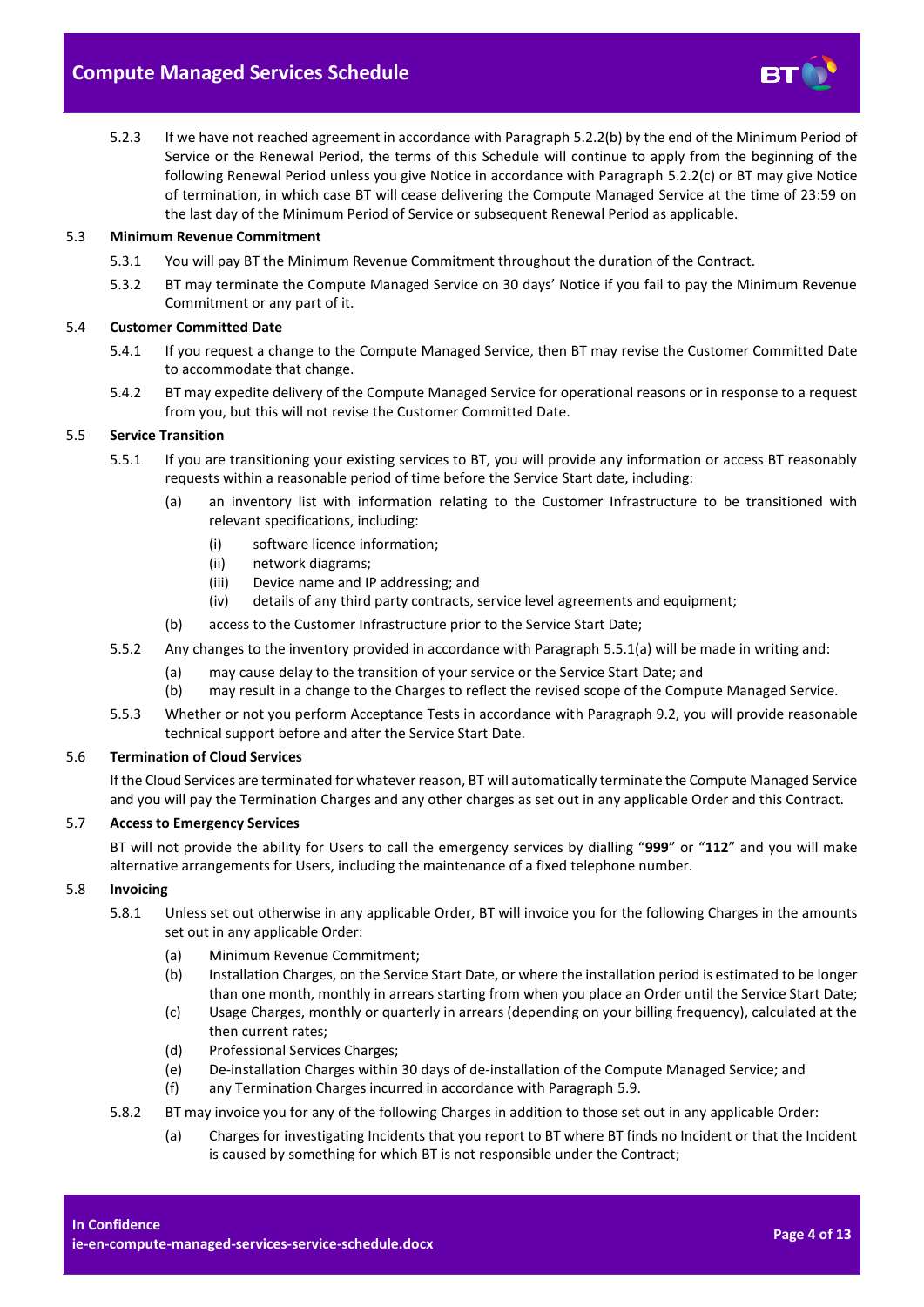

- (b) Charges for commissioning the Compute Managed Service in accordance with Paragraph [6.2](#page-6-3) outside of Business Hours;
- (c) Charges for expediting provision of the Compute Managed Service at your request after BT has informed you of the Customer Committed Date; and
- (d) any other Charges as set out in any applicable Order or the BT Price List or as otherwise agreed between both of us.
- 5.8.3 Where BT has agreed that the Compute Managed Service may be included within one of BT's standard pricing packages or schemes, during the period that the Compute Managed Service is included in the pricing package or scheme, the Charges specified in the Schedule may be amended by the terms of the pricing package or scheme and upon termination of the pricing package or scheme, the Charges will revert to those specified in the Schedule.

# <span id="page-4-1"></span><span id="page-4-0"></span>5.9 **Termination Charges**

- 5.9.1 If you terminate the Contract or the Compute Managed Service for convenience in accordance with Clause 17 of the General Terms you will pay BT:
	- (a) all outstanding Charges or payments due and payable under the Contract;
	- (b) De-installation Charges;
	- (c) any other Charges as set out in any applicable Order; and
	- (d) any charges reasonably incurred by BT from a supplier as a result of the early termination.
- 5.9.2 In addition to the Charges set out at Paragrap[h 5.9.1](#page-4-1) above, if you terminate any parts of the Compute Managed Service:
	- (a) during the first 12 months of the Minimum Period of Service, you will pay BT Termination Charges, as compensation, equal to 75 per cent of the average Usage Charges (based on the average monthly Usage Charge from the Service Start Date to the date of termination of the Compute Managed Services) for any remaining months of the first 12 months of the Minimum Period of Service or the Minimum Revenue Commitment for any remaining months of the first 12 months of the Minimum Period of Service, whichever sum is greater;
	- (b) during any remaining months of the Minimum Period of Service (other than the first 12 months of the Minimum Period of Service) or any Renewal Period, you will pay BT Termination Charges, as compensation, equal to one month's Minimum Revenue Commitment; and
	- (c) you will pay BT any waived Installation Charges.
- 5.9.3 BT will refund to you any money you have paid in advance after deducting any Charges or other payments due to BT under the Contract.

# 5.10 **PCI DSS Compliance Obligations**

- 5.10.1 The Compute Managed Service is not compliant with PCI DSS nor is it designed or intended to be and you will not use the Compute Managed Service for the processing, storage or transmission of any Cardholder Data or any data that is subject to PCI DSS.
- 5.10.2 You will indemnify BT for any Claims, losses, costs or liabilities that it incurs as a result of you storing, processing or transmitting data that is subject to PCI DSS.

# <span id="page-4-2"></span>5.11 **TUPE**

- 5.11.1 You warrant that, as a result of BT providing the Compute Managed Service, there is no person whose contract of employment with you will have the effect as if it was originally made between that person and BT in accordance with TUPE or otherwise.
- <span id="page-4-4"></span>5.11.2 You will indemnify BT and keep BT indemnified from and against any TUPE Liabilities that BT suffers or incurs arising from the transfer to BT of the contract of employment of any person in breach of the warranty given at Paragrap[h 5.11.1](#page-4-2) including, without limitation, any TUPE Liabilities suffered or incurred in connection with:
	- (a) any Employment Costs of any such person; or
	- (b) the employment or termination of employment of any such person prior to, on or after the Service Start Date.
- 5.11.3 The full or partial transfer of the Compute Managed Service from BT to you or any Successor Supplier may be a Relevant Transfer.
- <span id="page-4-3"></span>5.11.4 Where a Relevant Transfer occurs, except where any Outgoing Employees have objected in accordance with regulation 4(7) of TUPE, the employment contracts of the Outgoing Employees will be effective on and from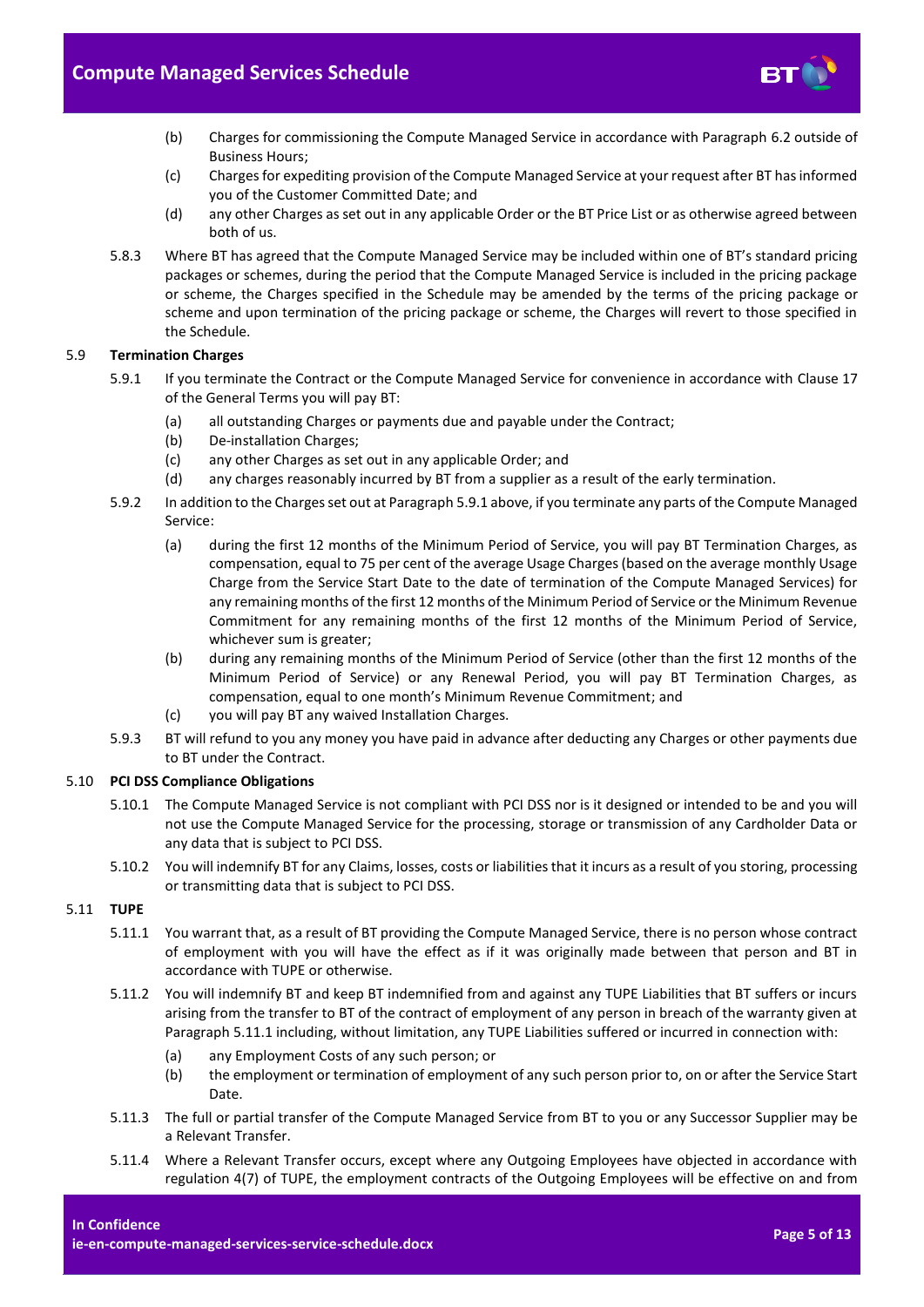

the Service Transfer Date as if they were originally made between the Outgoing Employees and you (or where appropriate the Successor Supplier) except to the extent provided by TUPE.

- <span id="page-5-0"></span>5.11.5 Where Paragraph [5.11.4](#page-4-3) applies:
	- (a) BT will provide Employee Liability Information for the Outgoing Employees in accordance with regulation 11 of TUPE;
	- (b) BT will discharge the Employee Costs for the Outgoing Employees up to the Service Transfer Date;
	- (c) you will, or will ensure that any Successor Supplier will, discharge the Employee Costs for the Outgoing Employees on and from the Service Transfer Date and make all necessary apportionments;
	- (d) we will each indemnify the other party (or where appropriate, the Successor Supplier) against all TUPE Liabilities arising from either of our failures to comply with the obligations set out in this Paragraph [5.11.5;](#page-5-0)
	- (e) BT will indemnify you (or where appropriate any Successor Supplier) from and against all TUPE Liabilities arising in connection with, or as a result of any act or omission of BT relating, to any Outgoing Employees' employment prior to the Service Transfer Date; and
	- (f) you will indemnify BT from and against all TUPE Liabilities arising in connection with, or as a result of any act or omission of you (or where appropriate any Successor Supplier) relating to, any Outgoing Employees' employment on or after the Service Transfer Date.
- 5.11.6 Any Successor Supplier will have the right to enforce the obligations owed to you, and the indemnities given to you by BT under Paragrap[h 5.11.2](#page-4-4) .

#### 5.12 **Exclusive Access to the Cloud Services**

- 5.12.1 If you have ordered the Premium Service, you will grant BT Exclusive Management Access to the Cloud Services in order that BT can provide you with the Compute Managed Service.
- <span id="page-5-2"></span>5.12.2 If you require BT to grant you Exclusive Management Access to the Cloud Services, you will notify BT in writing in advance of the time period you require Exclusive Management Access.
- <span id="page-5-3"></span>5.12.3 BT will then confirm to you in writing the time period that BT is able to grant you Exclusive Management Access and throughout any such period the Service Levels will not apply.
- <span id="page-5-1"></span>5.12.4 When you have Exclusive Management Access you will not do anything on the Cloud Services that, when BT retakes Exclusive Management Access, will result in BT having to remedy any actions you have taken on the Cloud Services in order for BT to provide the Compute Managed Service.
- 5.12.5 During any time period that BT does need to remedy any issues with the Cloud Services in accordance with Paragrap[h 5.12.4,](#page-5-1) the Service Levels will continue to not apply.
- 5.12.6 You will indemnify BT against any Claims brought by any Cloud Services provider or a third party during the time period you have Exclusive Management Access.
- 5.12.7 At the end of the agreed time period in which BT has granted you Exclusive Management Access, BT will retake Exclusive Management Access and BT will confirm to you in writing when the Service Levels will apply.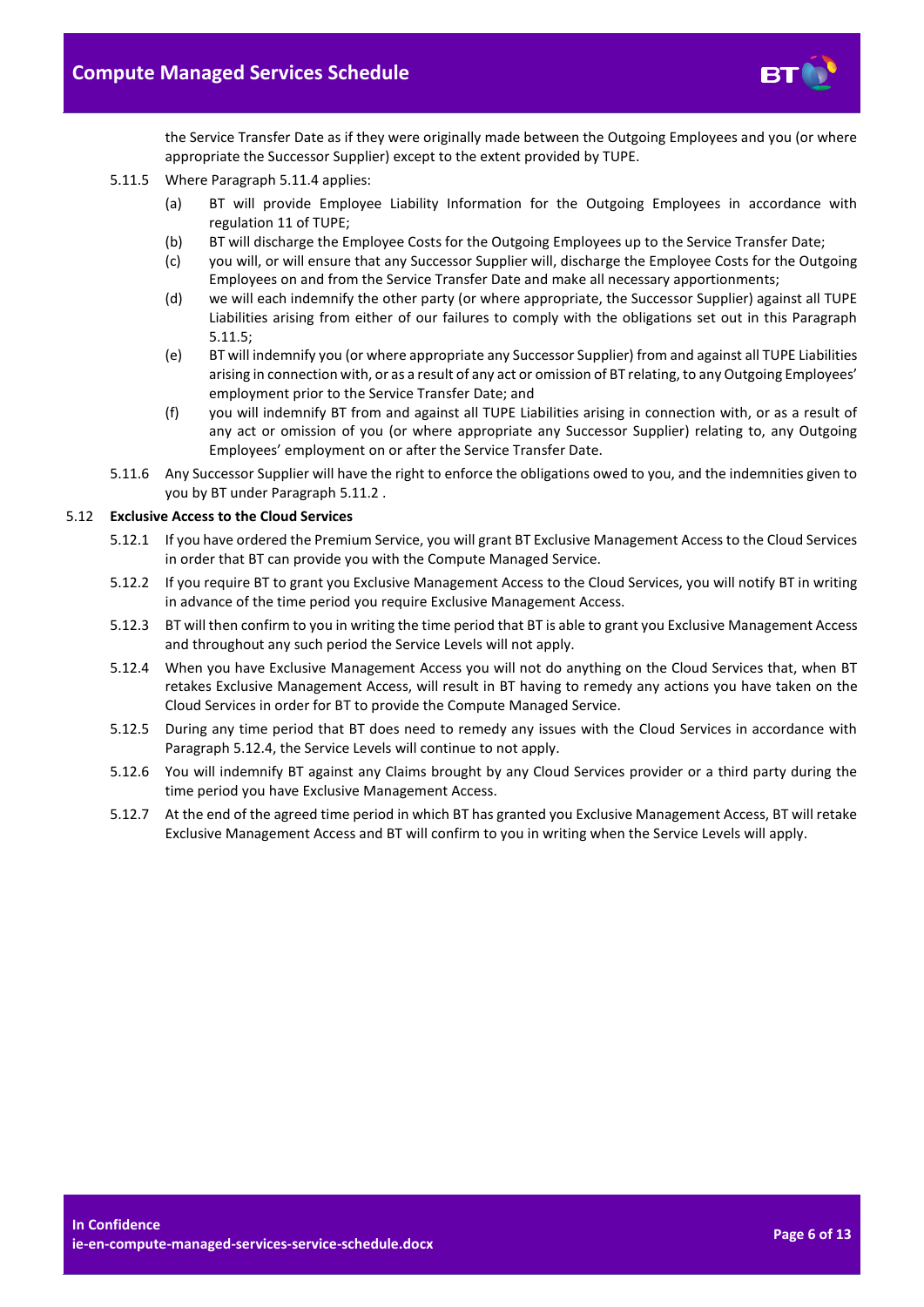

# <span id="page-6-0"></span>**Part B – Service Delivery and Management**

# <span id="page-6-1"></span>**6 BT'S OBLIGATIONS**

## 6.1 **Service Delivery**

Before the Service Start Date and, where applicable, throughout the provision of the Compute Managed Service, BT will provide you with contact details for the Service Desk.

## <span id="page-6-3"></span>6.2 **Commissioning of the Service**

Before the Service Start Date, BT will:

- 6.2.1 configure the Compute Managed Service;
- 6.2.2 conduct a series of standard tests on the Compute Managed Service to ensure that it is configured correctly;
- 6.2.3 connect the Compute Managed Service to each Enabling Service; and
- 6.2.4 on the date that BT has completed the activities in this Paragraph [6.2,](#page-6-3) confirm to you that the Compute Managed Service is available for performance of any Acceptance Tests in accordance with Paragraph [7.1.3.](#page-6-4)

# <span id="page-6-8"></span><span id="page-6-6"></span>6.3 **During Operation**

On and from the Service Start Date, BT:

- 6.3.1 will respond and use reasonable endeavours to remedy an Incident without undue delay and in accordance with the Service Care Levels in Part C of the Contract, if BT detects or if you report an Incident;
- 6.3.2 will fulfil Service Requests;
- 6.3.3 may carry out Maintenance from time to time and will use reasonable endeavours to inform you at least five Business Days before any Planned Maintenance on the Compute Managed Service, however, BT may inform you with less notice than normal where Maintenance is required in an emergency; and
- 6.3.4 may, in the event of a security breach affecting the Compute Managed Service, require you to change any or all of your passwords.

# 6.4 **The End of the Service**

On termination of the Compute Managed Service by either of us, BT:

- 6.4.1 will provide configuration information relating to the Compute Managed Service provided at the Site(s) in a format that BT reasonably specifies; and
- 6.4.2 may delete any Content if required by Applicable Law.

# <span id="page-6-2"></span>**7 YOUR OBLIGATIONS**

#### 7.1 **Service Delivery**

Before the Service Start Date and, where applicable, throughout the provision of the Compute Managed Service, you will:

- 7.1.1 ensure that you have all necessary authorisations, licences and consents to allow BT to provide you with the Compute Managed Service;
- <span id="page-6-5"></span>7.1.2 in jurisdictions where an employer is legally required to make a disclosure to its Users and other employees:
	- (a) inform your Users that as part of the Compute Managed Service being delivered by BT, BT may monitor and report to you the use of any targeted applications by them;
	- (b) ensure that your Users have consented or are deemed to have consented to such monitoring and reporting (if such consent is legally required); and
	- (c) agree that BT will not be liable for any failure by you to comply with this Paragraph [7.1.2,](#page-6-5) you will be liable to BT for any Claims, losses, costs or liabilities incurred or suffered by BT due to your failure to comply with this Paragraph [7.1.2.](#page-6-5)
- 7.1.3 allow BT to install all necessary software on your servers or other systems in order for BT to provide the Compute Managed Service.

#### <span id="page-6-7"></span><span id="page-6-4"></span>7.2 **Acceptance Tests**

7.2.1 You will carry out the Acceptance Tests for the Compute Managed Service within 10 Business Days after receiving Notice from BT in accordance with Paragrap[h 6.2.4](#page-6-6) ("**Acceptance Test Period**").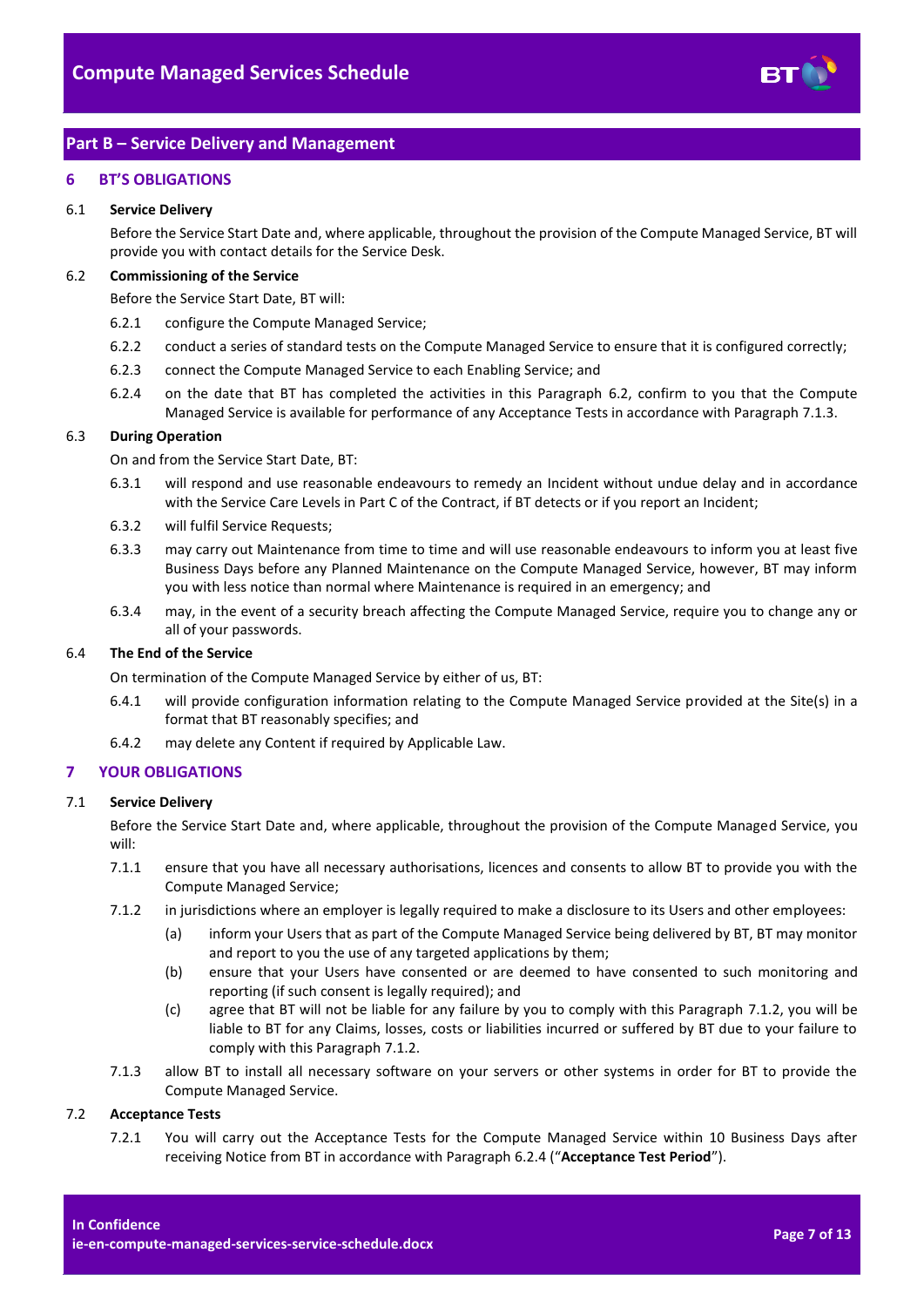

- <span id="page-7-2"></span>7.2.2 The Compute Managed Service is accepted by you if you confirm acceptance in writing during the Acceptance Test Period or is treated as being accepted by you if you do not provide BT with Notice to the contrary by the end of the Acceptance Test Period.
- 7.2.3 Subject to Paragrap[h 7.2.4,](#page-7-1) the Service Start Date will be the earlier of the following:
	- (a) the date that you confirm or BT deems acceptance of the Compute Managed Service in writing in accordance with Paragraph [7.2.2;](#page-7-2) or
	- (b) the date of the first day following the Acceptance Test Period.
- <span id="page-7-1"></span>7.2.4 If, during the Acceptance Test Period, you provide BT Notice that the Acceptance Tests have not been passed, BT will remedy the non-conformance without undue delay and provide you Notice that BT has remedied the non-conformance and inform you of the Service Start Date.

# 7.3 **During Operation**

On and from the Service Start Date, you will:

- 7.3.1 ensure that Users report Incidents to the Customer Contact and not to the Service Desk;
- 7.3.2 ensure that the Customer Contact will take Incident reports from Users and pass these to the Service Desk using the reporting procedures agreed between both of us, and is available for all subsequent Incident management communications;
- 7.3.3 monitor and maintain any Customer Equipment connected to the Compute Managed Service or used in connection with a Compute Managed Service;
- 7.3.4 ensure that any Customer Equipment that is connected to the Compute Managed Service or that you use, directly or indirectly, in relation to the Compute Managed Service is:
	- (a) adequately protected against viruses and other breaches of security;
	- (b) technically compatible with the Compute Managed Service and will not harm or damage BT Equipment, or any of BT's suppliers' or subcontractors' network or equipment; and
	- (c) approved and used in accordance with relevant instructions, standards and Applicable Law and any safety and security procedures applicable to the use of that Customer Equipment;
- 7.3.5 immediately disconnect any Customer Equipment, or advise BT to do so at your expense, where Customer Equipment:
	- (a) does not meet any relevant instructions, standards or Applicable Law; or
	- (b) contains or creates material that is in breach of the Acceptable Use Policy and you are contacted by BT about such material,

and redress the issues with the Customer Equipment prior to reconnection to the Compute Managed Service;

- 7.3.6 distribute, manage and maintain access profiles, passwords and other systems administration information relating to the control of Users' access to the Compute Managed Service;
- 7.3.7 maintain a written list of current Users and provide a copy of such list to BT within five Business Days following BT's written request at any time;
- 7.3.8 ensure the security and proper use of all valid User access profiles, passwords and other systems administration information used in connection with the Compute Managed Service and:
	- (a) immediately terminate access for any person who is no longer a User;
	- (b) inform BT immediately if a User's ID or password has, or is likely to, become known to an unauthorised person, or is being or may be used in an unauthorised way;
	- (c) take all reasonable steps to prevent unauthorised access to the Compute Managed Service;
	- (d) satisfy BT's security checks if a password is lost or forgotten; and
	- (e) change any or all passwords or other systems administration information used in connection with the Compute Managed Service if BT requests you to do so in order to ensure the security or integrity of the Compute Managed Service; and
- 7.3.9 not allow any User specific subscription to be used by more than one individual User unless it has been reassigned in its entirety to another individual User, in which case you will ensure the prior User will no longer have any right to access or use the Compute Managed Service.

# <span id="page-7-0"></span>**8 NOTIFICATION OF INCIDENTS**

8.1 Where you become aware of an Incident: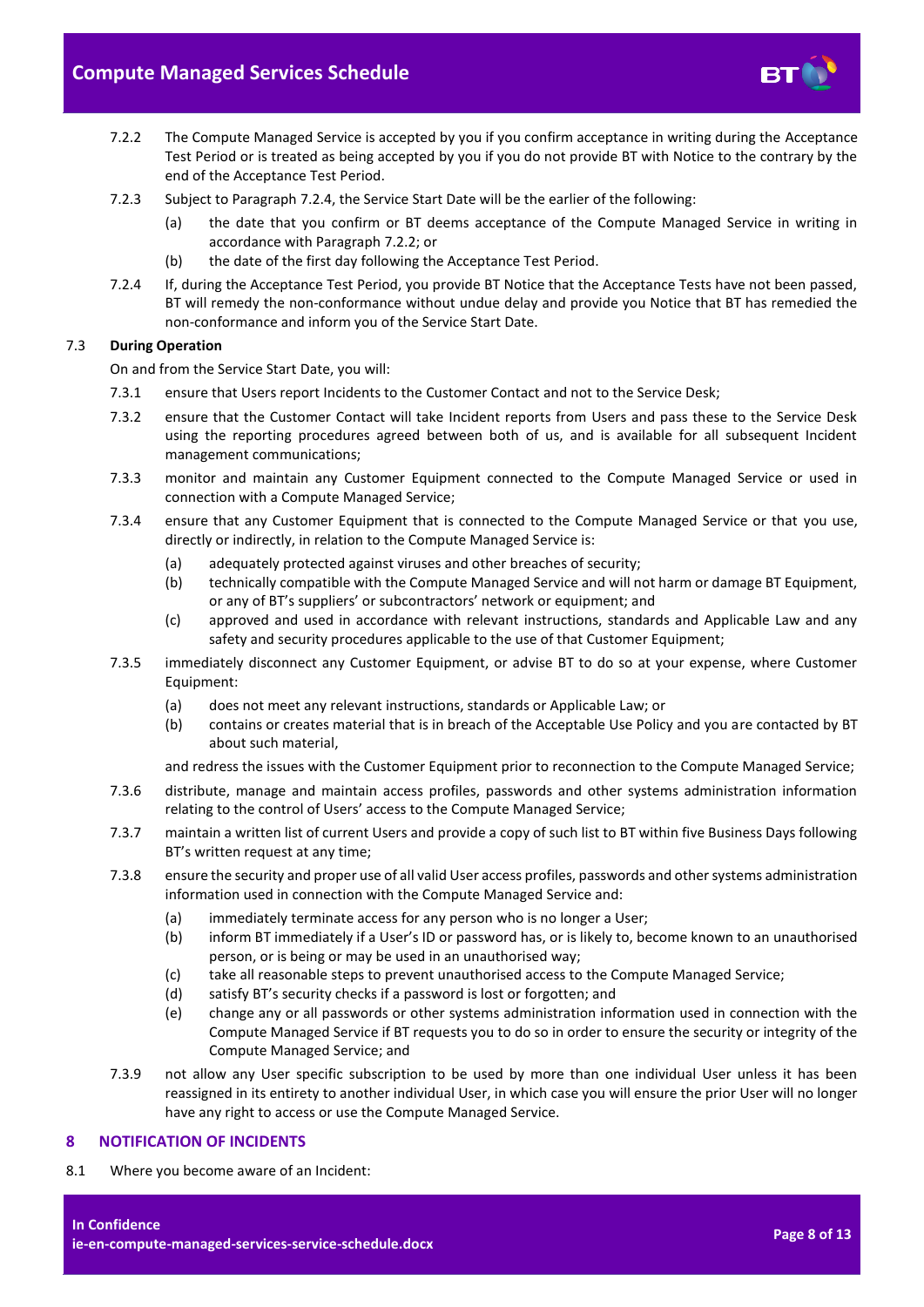

- 8.1.1 the Customer Contact will report any Severity Level 1 Incidents and Severity Level 2 Incidents via telephone to the Service Desk otherwise if the Severity Level 1 Incidents and Severity Level 2 Incident is not reported via telephone it will be deemed a Severity Level 3 Incident;
- <span id="page-8-0"></span>8.1.2 BT will give you a Ticket;
- <span id="page-8-1"></span>8.1.3 BT will inform you when it believes the Incident is cleared and will close the Ticket when:
	- (a) you confirm that the Incident is cleared within 24 hours after having been informed; or
	- (b) BT has attempted unsuccessfully to contact you, in the way agreed between both of us, and you have not responded within 24 hours following BT's attempt to contact you.
- <span id="page-8-2"></span>8.2 If you confirm that the Incident is not cleared within 24 hours after having been informed, the Ticket will remain open, and BT will continue to work to resolve the Incident.
- 8.3 Where BT becomes aware of an Incident, Paragraphs [8.1.2,](#page-8-0) [8.1.3](#page-8-1) an[d 8.2](#page-8-2) will apply.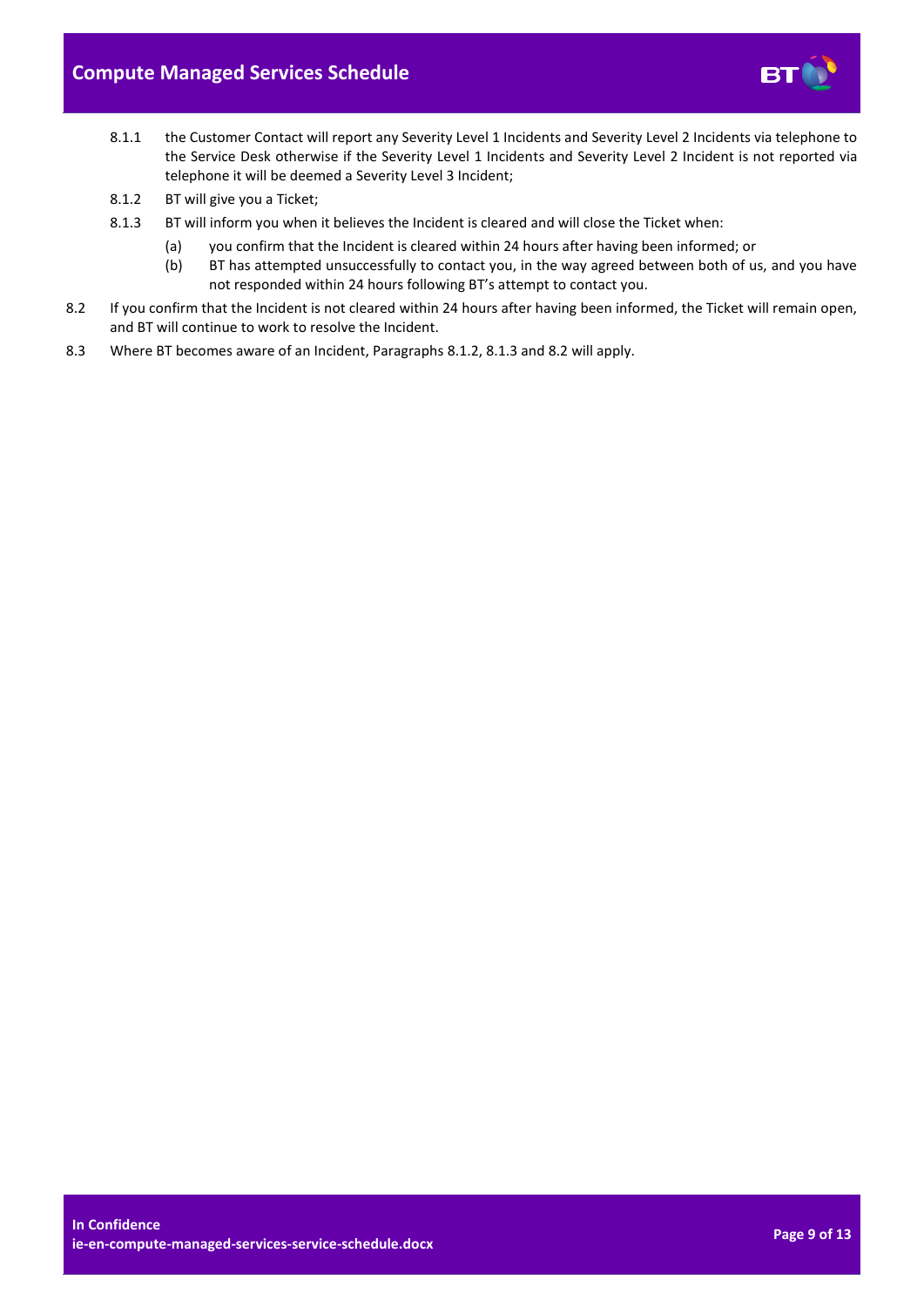

# <span id="page-9-0"></span>**Part C – Service Levels**

# <span id="page-9-1"></span>**9 INCIDENT RESOLUTION SERVICE LEVEL**

9.1 From the Service Start Date and subject to you reporting at least four Qualifying Incidents per calendar month in accordance with Paragrap[h 8,](#page-7-0) BT will provide the Compute Managed Service with the response and resolution times for Qualifying Incidents in accordance with the below table ("**Incident Resolution Service Level**"):

| <b>Incident Category</b> | <b>Response and Resolution Service Levels</b>                                             |
|--------------------------|-------------------------------------------------------------------------------------------|
|                          | BT will aim to respond to 95% of Qualifying Incidents in any given calendar month within  |
| Severity Level 1         | 20 minutes and to resolve 90% of Qualifying Incidents in any given calendar month within  |
|                          | four hours of you reporting the Qualifying Incident to BT in accordance with Paragraph 8. |
|                          | BT will aim to respond to 95% of Qualifying Incidents in any given calendar month within  |
| Severity Level 2         | 30 minutes and to resolve 85% of Qualifying Incidents in any given calendar month within  |
|                          | 12 hours of you reporting the Qualifying Incident to BT in accordance with Paragraph 8.   |
|                          | BT will aim to respond to 90% of Qualifying Incidents in any given calendar within four   |
| Severity Level 3         | hours and to resolve 80% of Qualifying Incidents in any given calendar month within 24    |
|                          | hours of you reporting the Qualifying Incident to BT in accordance with Paragraph 8.      |
|                          | BT will aim to respond to 95% of Qualifying Incidents in any given calendar month within  |
| Severity Level 4         | one Business Day and to resolve 90% of Qualifying Incidents in any given calendar month   |
|                          | within 72 hours of you reporting the Qualifying Incident to BT in accordance with         |
|                          | Paragraph 8.                                                                              |

<span id="page-9-3"></span>9.2 If BT fails to meet the Incident Resolution Service Level, you may request Service Credits at the rate of four per cent of the Usage Charges for the Compute Managed Service with the Usage Charges being based on the month the Incident was reported to BT in accordance with Paragrap[h 8.](#page-7-0)

# <span id="page-9-2"></span>**10 REQUESTS FOR SERVICE CREDITS**

- <span id="page-9-4"></span>10.1 You may request applicable Service Credits within 28 days of the end of the calendar month in which a Qualifying Incident occurred by providing details of the reason for the claim. Any failure by you to submit a request in accordance with this Paragraph [10.1](#page-9-4) will constitute a waiver of any claim for Service Credits for that calendar month.
- 10.2 Upon receipt of a valid request for Service Credits in accordance with Paragraph [10.1:](#page-9-4)
	- 10.2.1 BT will issue you with the applicable Service Credits by deducting those Service Credits from your invoice within two billing cycles of the request being received; and
	- 10.2.2 following termination of the Contract where no further invoices are due to be issued by BT, BT will pay you the Service Credits in a reasonable period of time.
- 10.3 Service Credits for all Service Levels will be aggregated and are available up to a maximum amount equal to 100 per cent of the monthly Usage Charges based on the calendar month the Qualifying Incident was reported to BT in accordance with Paragraph [8.](#page-7-0)
- 10.4 All Service Levels and Service Credits will be calculated in accordance with information recorded by, or on behalf of, BT.
- 10.5 The Service Levels under this Schedule will not apply:
	- 10.5.1 in the event that Paragrap[h 5.12.2](#page-5-2) and Paragrap[h 5.12.3](#page-5-3) applies;
	- 10.5.2 the Cloud Services are unavailable for whatever reason and this is due to no fault of BT;
	- 10.5.3 in the event that Clause 8 or Clause 23 of the General Terms applies; or
	- 10.5.4 during any trial period of the Compute Managed Service.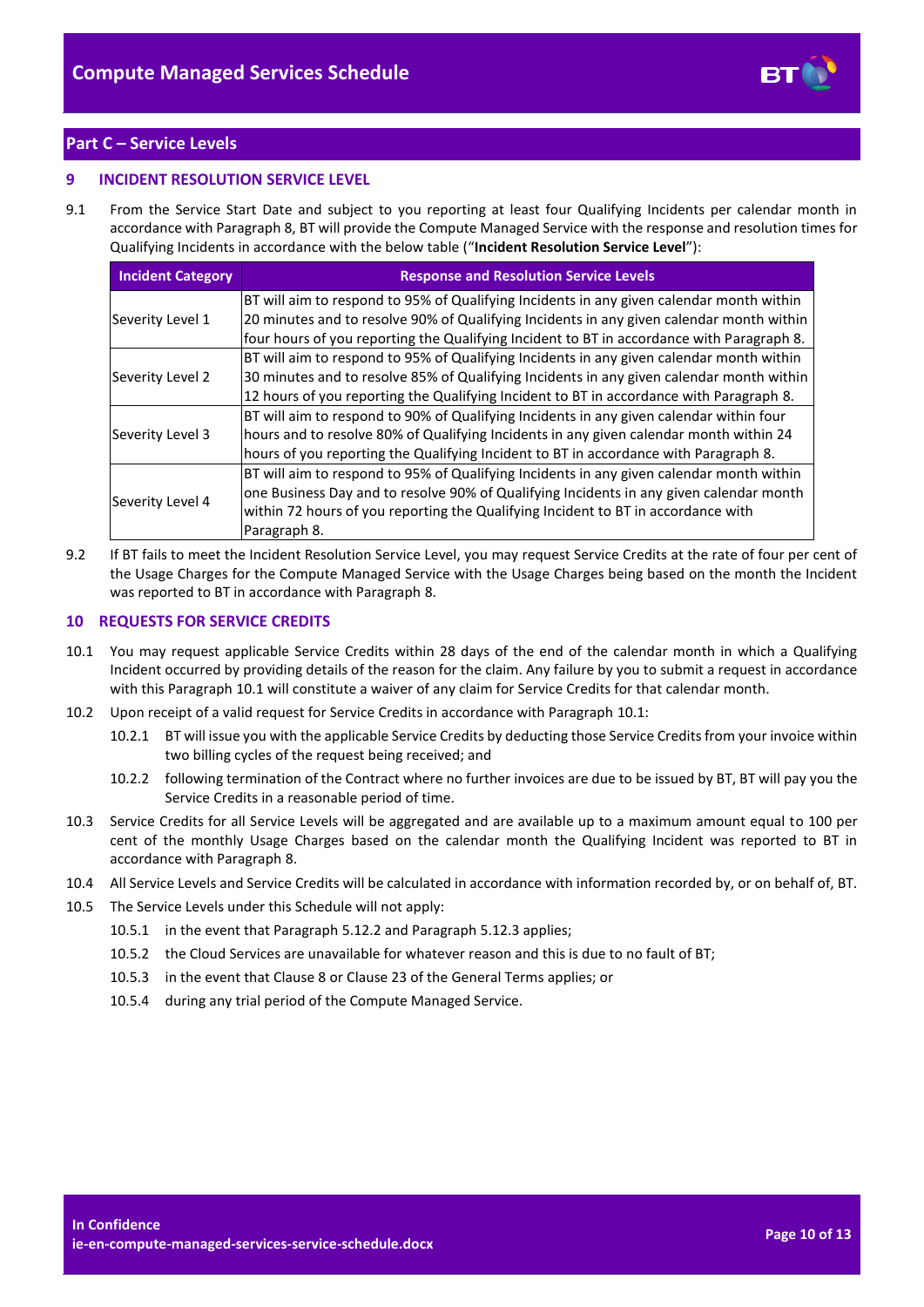

# <span id="page-10-0"></span>**Part D – Defined Terms**

## <span id="page-10-1"></span>**11 DEFINED TERMS**

In addition to the defined terms in the General Terms, capitalised terms in this Schedule will have the below meanings (and in the case of conflict between these defined terms and the defined terms in the General Terms, these defined terms will take precedence for the purposes of this Schedule). BT has repeated some definitions in this Schedule that are already defined in the General Terms. This is to make it easier for you to find the definitions when reading this Schedule.

"**Acceptance Test Period**" has the meaning given in Paragraph [7.2.1.](#page-6-7)

"**Acceptance Tests**" means those objective tests conducted by you that when passed confirm that you accept the Compute Managed Service and that the Compute Managed Service is ready for use save for any minor non-conformities that will be resolved as an Incident in accordance with Paragraph [6.3.1.](#page-6-8)

"**BT Personnel**" means all those employees of BT who are engaged in the provision of the Compute Managed Service (or relevant part of the Compute Managed Service) from time to time.

"**BT Price List**" means the document containing a list of BT's charges and terms that may be accessed at: [www.bt.com/pricing](http://www.bt.com/pricing) (or any other online address that BT may advise you).

"**Business Hours**" means between the hours of 0800 and 1700 in a Business Day.

"**Cardholder Data**" means the unique payment card number (typically for credit or debit cards) that identifies the issuer and the particular cardholder account. Cardholder data may also include any of the following: cardholder name, expiration date, service code or Sensitive Authentication Data.

"**Cloud Services**" means the cloud based computing infrastructure platforms known as Amazon Web Services and Microsoft Azure provided by Amazon Inc. and Microsoft Inc. respectively or any other cloud based computing infrastructure platform that BT confirms is compatible with the Compute Managed Service.

"**Content**" means applications, data, information (including emails), video, graphics, sound, music, photographs, software or any other material.

"**Contracted Maintenance Hours**" means the times during which BT will provide maintenance for BT Equipment, which are Business Hours unless set out otherwise in any applicable Order.

"**Compute Managed Service**" has the meaning given in Paragrap[h 1.](#page-1-3)

"**Customer Equipment**" means any equipment including any Purchased Equipment and any software, other than BT Equipment, used by you in connection with a Compute Managed Service.

"**Customer Infrastructure**" means the virtual machines, assets, networks, systems or other virtual infrastructure that you use in connection with your Cloud Services and which BT has agreed to support through the Compute Managed Service, as set out in any applicable Order.

"**De-installation Charges**" means the charges payable by you on de-installation of the Compute Managed Service that are equal to the then current rates for Installation Charges on the date of de-installation.

"**Device**" means any mobile handset, laptop, tablet or other item of handheld equipment, including all peripherals, excluding SIM Cards and applications, which are in scope of the Compute Managed Service, as set out in the Order.

"**Employment Costs**" means all employment costs including all salaries, wages, commissions, incentive payments, bonuses, all statutory contributions, holiday pay (including payment for accrued but untaken holiday), national insurance contributions, pension and employer insurance contributions made to or on behalf of an employee, taxation (including all income tax deductible under PAYE), expenses and all other emoluments, benefits and outgoings.

"**Employee Liability Information**" mean such information as set out in TUPE.

"**Enabling Service**" has the meaning given in Paragrap[h 4.1.](#page-2-5)

"**Essential Service**" has the meaning given in Paragrap[h 2.1.](#page-1-7)

"**EU**" means European Union.

"**Exclusive Management Access**" means the exclusive right to manage the Cloud Services to the exclusion of all others, including the other party to this Contract.

"**General Terms**" means the general terms to which this Schedule is attached or can be found at [www.bt.com/terms,](http://www.bt.com/terms) and that form part of the Contract.

"**Incident**" means an unplanned interruption to, or a reduction in the quality of, the Compute Managed Service or particular element of the Compute Managed Service.

"**Installation Charges**" means those Charges set out in any applicable Order in relation to installation of the Compute Managed Service.

"**Internet**" means a global system of interconnected networks that use a standard Internet Protocol to link devices worldwide.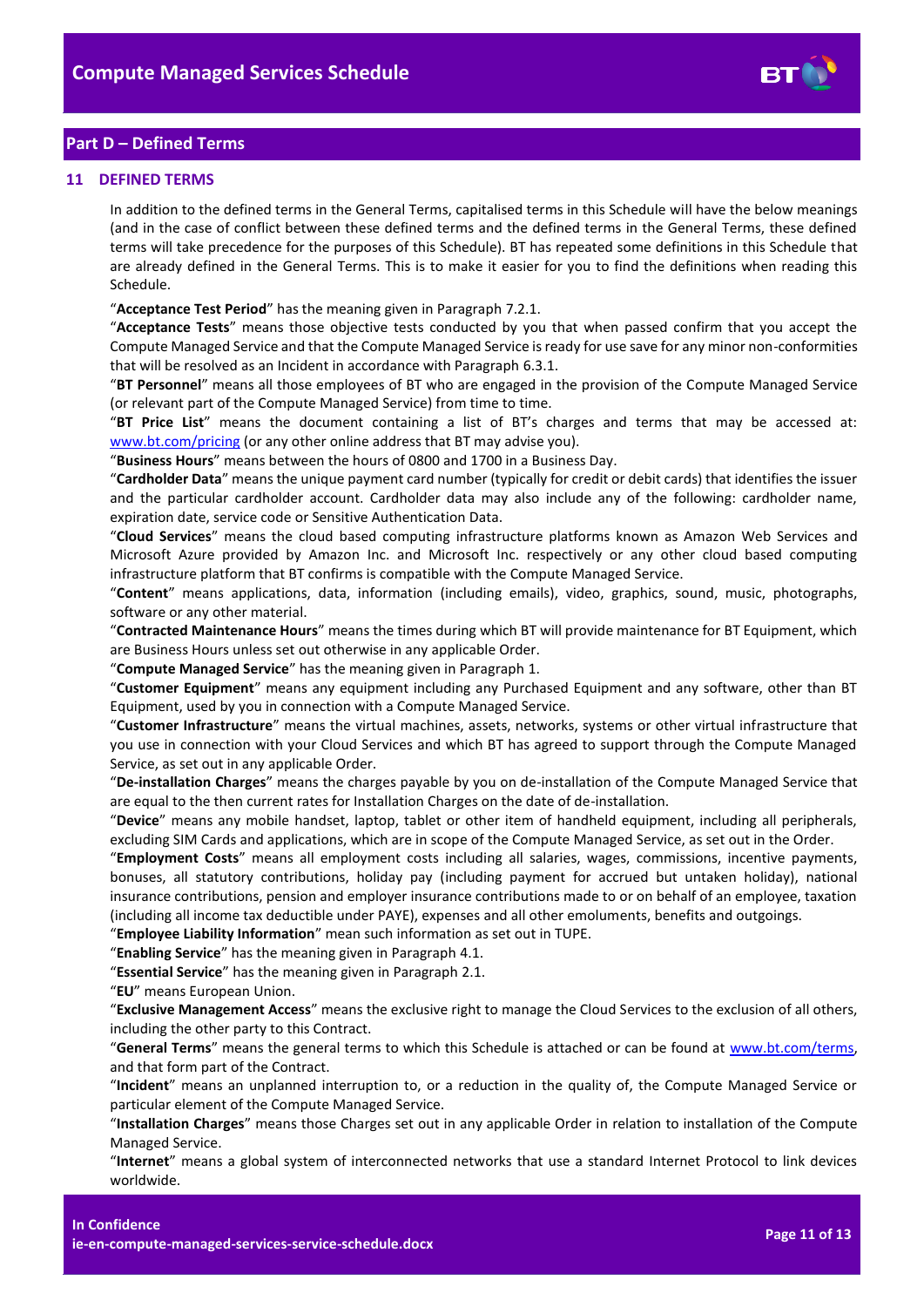

"**IP Address**" means a unique number on the Internet of a network card or controller that identifies a device and is visible by all other devices on the Internet.

"**Local Contracted Business Hours**" means the times during which maintenance of any Access Line is provided, which are Business Hours unless set out otherwise in any applicable Order.

"**Merchant**" means for the purposes of the PCI DSS, any entity that accepts payment cards bearing the logos of any of the five members of PCI SSC (American Express, Discover, JCB, MasterCard or Visa) as payment for goods or services.

"**Minimum Period of Service**" means a period of 12 consecutive months beginning on the Service Start Date, unless set out otherwise in any applicable Order.

"**Minimum Revenue Commitment**" means the minimum amount you are required to pay BT per month throughout the duration of the Contract, as set out in any applicable Order.

"**Outgoing Employees**" means the BT Personnel who are assigned to the provision of the Compute Managed Service (or any relevant part of the Compute Managed Services) at any Service Transfer Date.

"**PCI DSS**" means the Payment Card Industry Data Security Standards, a set of policies and procedures, issued by the PCI Security Standards Council LLC (as may be adopted by local regulators) and intended to optimise the security of credit and debit card transactions and protect cardholders against misuse of their personal information.

"**PCI SSC**" means Payment Card Industry Security Standards Council.

"**Provider Independent Resources**" or "**PIR**" means resources assigned to Users that include autonomous system numbers, provider independent IPv4 addresses, any cast assignments, provider independent IXP IPv6 addresses and all future provider independent resources.

"**Planned Maintenance**" means any Maintenance BT has planned to do in advance.

"**Premium Service**" has the meaning given in Paragraph [2.2.](#page-1-8)

"**Professional Services**" means those services provided by BT which are labour related services.

"**Qualifying Incident**" means an Incident, except where any of the following events have occurred:

- (a) the Compute Managed Service has been modified or altered in any way by you, or by BT in accordance with your instructions;
- (b) Planned Maintenance;
- (c) you have performed any network configurations that BT did not approve;
- (d) an Incident has been reported and BT cannot confirm that an Incident exists after performing tests; or
- (e) you requested BT to test the Compute Managed Service at a time when no Incident has been detected or reported.

"**Recurring Charges**" means the Charges for the Compute Managed Service or applicable part of the Compute Managed Service that are invoiced repeatedly in every payment period (e.g. every month), as set out in any applicable Order. "**Relevant Transfer**" means a relevant transfer as defined in TUPE.

"**Renewal Period**" means for each Compute Managed Service, the initial 12 month period following the Minimum Period of Service, and each subsequent 12 month period.

"**Service Desk**" means the English speaking helpdesk that you are able to contact to submit Service Requests, report Incidents and ask questions about the Compute Managed Service.

"**Service Level**" means the Incident Resolution Service Level.

"**Service Management Boundary**" has the meaning given in Paragrap[h 3.](#page-1-5)

"**Service Requests**" means pre-approved requests to deliver a service on the Cloud Services as agreed between BT and you and as set out in any applicable Order.

"**Service Transfer Date**" means the date on which the Compute Managed Services transfers from BT to you or any Successor Supplier.

"**Severity Level 1**" means a Qualifying Incident that cannot be circumvented and that constitutes a complete loss of the Compute Managed Service.

"**Severity Level 2**" means a Qualifying Incident that has a large impact on the Compute Managed Service and, for example, results in part of the Compute Managed Service not functioning properly.

"**Severity Level 3**" means a Qualifying Incident that has a minor impact on the Compute Managed Service such as a component of the Compute Managed Service not functioning correctly that causes a minor degradation to the performance or functionality of the Compute Managed Service.

"**Severity Level 4**" means a Qualifying Incident that has no observable impact on the Compute Managed Service.

"**Site**" means a location at which the Compute Managed Service is provided.

"**Standard Service Components**" has the meaning given in Paragrap[h 2.](#page-1-4)

"**Successor Supplier**" means any person or entity that provides all or part of the Compute Managed Service or services similar or equivalent to all or part the Compute Managed Services as a substitute for BT (or its Subcontractors).